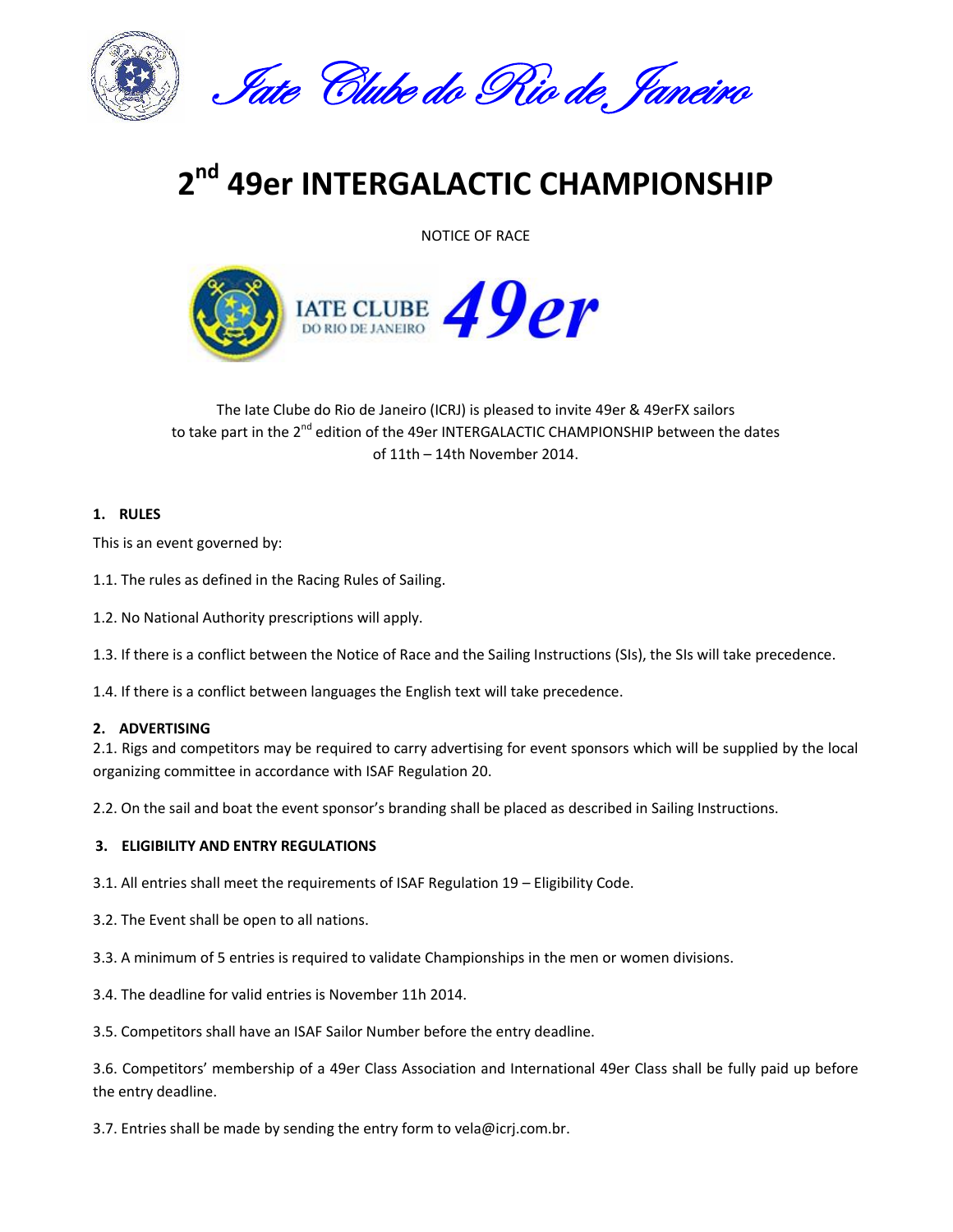

3.7.1. An entry is not valid until paid up at the Race Office. Entries must be paid up at first arrival at the ICRJ, no later than 11<sup>th</sup> November.

3.7.2. Entries made after the entry deadline must approved by the Race Director.

3.8. The following documentation will be required at Registration on site:

3.8.1. Proof of valid third party liability Insurance

3.9 This event will count as the Rio de Janeiro State Championship. All teams are eligible to compete in this event.

#### **4. FEES**

4.1. The Entry Fee is 400 Reais.

4.2. Payment shall be made in cash at the Race Office or by credit card.

#### **5. FORMAT**

5.1. Racing will be over 4 days.

5.2. Number and format of races will be defined in meeting with all registered sailors. It is possible to race 49er and 49er FX at the same time, however decision to do so is to be made during sailors meeting.

#### **6. SCHEDULE**

6.1. The scheduled time of the warning signal for the first race each day is 12:00 hrs.

6.2. The warning signal for the last race of each day shall not be made within 1 hour of the official sunset time.

6.3 Racing will be held every day, subject to format decided in sailors meeting.

# **7. EQUIPMENT AND EQUIPMENT CHECKS**

7.1. All competitors shall use their own equipment.

7.2. There will be no official measurement prior to the first race.

7.3. Competitors are reminded that they are responsible for making sure that their equipment complies with class rules at all times.

7.4. Measurement and equipment checks may be made throughout the event.

#### **8. SAILING INSTRUCTIONS**

8.1. The Sailing Instructions will be available on the event website and by hard copy on request only at the on-site Registration.

# **9. VENUE**

9.1. The regatta site is:

| late    | clube | do      | Rio      | de | Janeiro   |
|---------|-------|---------|----------|----|-----------|
| Av.     |       | Pasteur |          |    | 333       |
| Urca    |       |         |          |    |           |
| Rio     | de    |         | Janeiro, |    | <b>RJ</b> |
| Brasil, |       |         |          |    | 22290-240 |

Av. Pasteur, 333 – Praia Vermelha – Cep: 22.290-240 – Rio de Janeiro – RJ

Tel: (21) 3223-7200 R. 2139,2270 ou Fax: R. 2269 – Tel: (21) 3223-7214 –E-Mail – vela@icrj.com.br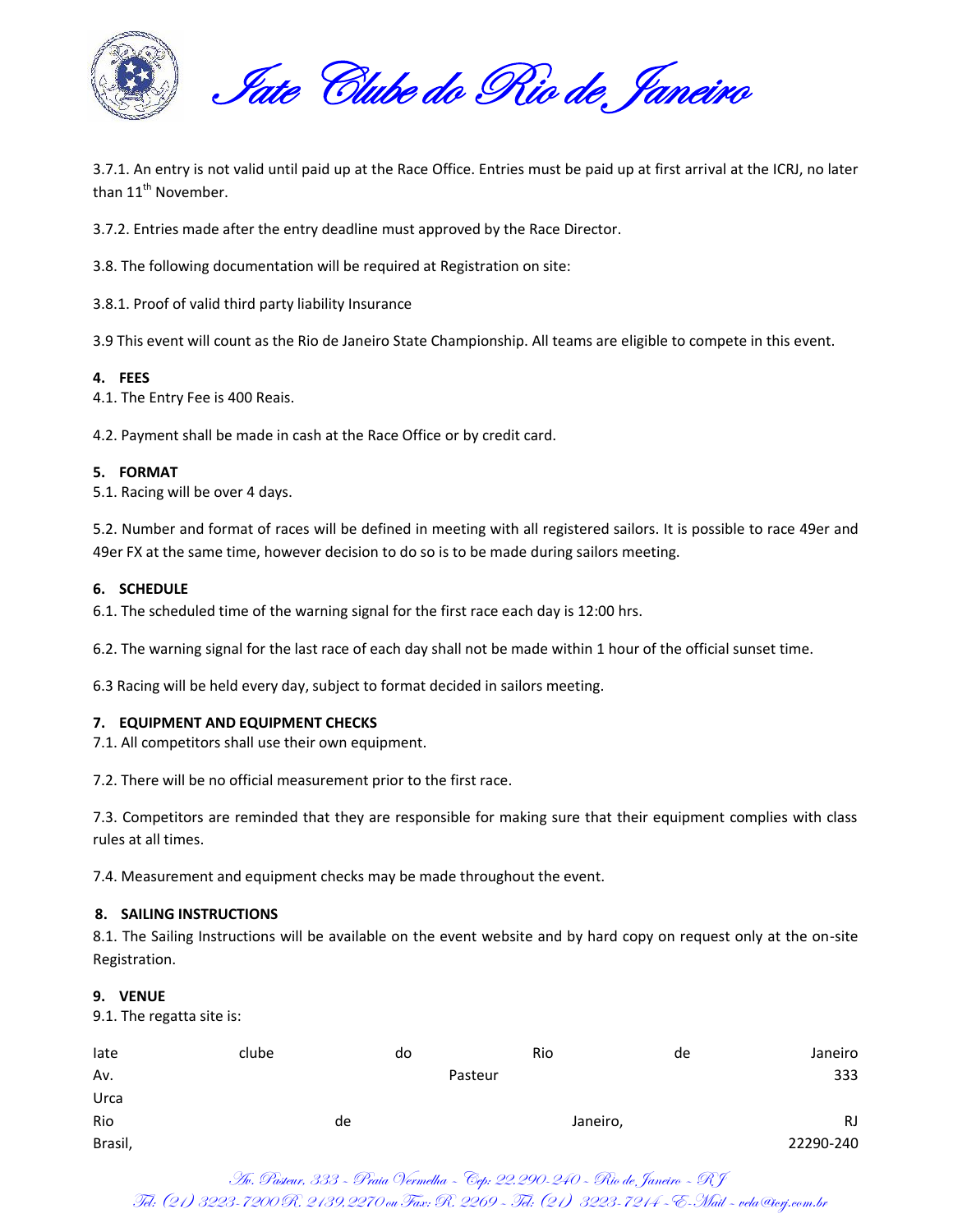*Iate Clube do Rio de Janeiro*

Office telephone number: +552132237214 Email: vela@icrj.com.br



#### **10. COURSES**

10.1. Courses will be decided in meeting with all registered sailors.

#### **11. PENALTY SYSTEM**

11.1. Discretionary penalties will be awarded for breaches of safety regulations, trash disposal and the requirements of the organizing authority relating to advertising and media coverage of the event.

#### **12. PROTEST COMMITTEE**

12.1. A Protest Committee will be formed each day by registered sailors.

# **13. SCORING**

13.1. The scoring will be Low Points Scoring System in accordance with RRS A4 and B8.2.

13.2. A minimum of 3 completed races are required for a valid Championship.

13.3. Discards will be applied following format decided in sailors meeting.

# **14. COACHES & SUPPORT BOATS**

14.1 A selection of Coach Boats are available to charter – http://goo.gl/o9PvR7

14.2. All coaches and team leaders must register in order to be allowed entrance at the venue.

14.3. All coach and support boats must be registered and pay the Registration Fee of 30 Euro per boat kept at the venue.

14.4. The following documentation will be required at Registration on site:

14.4.1. Proof of valid third party liability Insurance

14.4.2. Boat Driving License (if applicable).

#### **15. BERTHING AND CLUB USE**

15.1. On completion of registration and continuing until the end of the regatta, when ashore (other than when launching and retrieving), all boats shall be kept in their assigned places. Removal of any boat from the assigned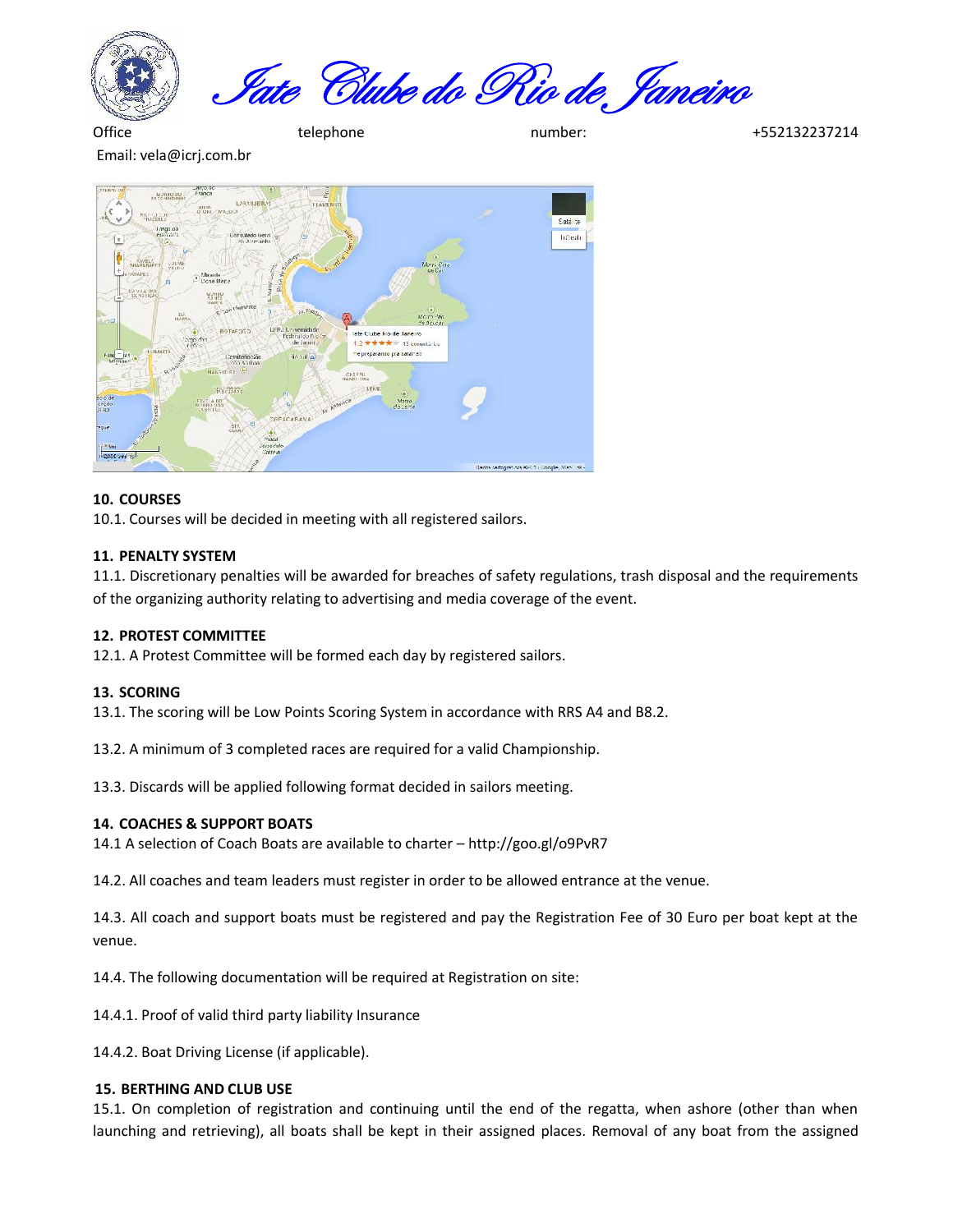

place shall require prior written approval from the Race Committee. Access to boats in the storage area during certain hours, including hours of darkness may be restricted.

15.2. All competing boat and equipment shall be launched and retrieved from the designated areas.

15.3. All boats registered in the event are allowed to keep their boats in the Club until the 16<sup>th</sup> of November, without charge. An extension to this period must be authorized by Race Office. A fee of R\$100,00 a day will be charged after the  $16^{th}$  of November.

#### **16. SAFETY**

16.1. Competitors are required to comply with Class Rules.

#### **17. PRIZES**

17.1. Medals will be awarded to the first three Men and Women. Transitory trophy will be awarded to top 49er and 49erFX. The trophy must remain in the ICRJ until the next edition for display to club members.

17.2. A bottle of Cachaça (Brazilian Traditional Spirit) shall be awarded each day to the team with less points on that day.

#### **18. DISCLAIMER OF LIABILITY**

18.1. Competitors take part in all races at their own risk. The Iate Clube do Rio de Janeiro or any of its officials or representatives or the sponsors or their officials or representatives are not responsible, under any circumstances, for any damage, loss or injury either ashore or on the water either to persons or equipment, which may result.

18.2. Participation in this event, supporting events and in each race in them is at the sole discretion of the sailor and at his/her own risk. Notice is drawn to RRS4.

#### **19. INSURANCE**

19.1. Competitors shall possess valid third party liability insurance with a minimum cover of €1M

19.2. Coaches and support boat drivers shall also have valid third party liability insurance with a minimum cover of €1.5M.

#### **20. DRUG TESTING**

20.1. Competitors are reminded of the ISAF rules and regulations concerning the use of banned methods and substances. Drug testing may take place during the event.

#### **21. TELEVISION AND MEDIA**

21.1. In registering for the event, competitors automatically grant to the Iate Clube do Rio de Janeiro the right in perpetuity to make, use and show from time to time at their discretion, any motion pictures, still pictures and live, taped or filmed television and other reproductions of them, taken during the period of the event, for the said Championship as defined in the Notice of Race and Sailing Instructions in which he/she participates without compensation.

#### **22. OFFICIAL CEREMONIES**

22.1. Attendance at the Sailor Meeting, Prize Giving and Closing Ceremony is mandatory.

# **23. GENERAL INFORMATION**

Details on general information, travel, transfers, accommodation and coach boat charter can be obtained requesting information from Nilda Araujo: vela@icrj.com.br

Av. Pasteur, 333 – Praia Vermelha – Cep: 22.290-240 – Rio de Janeiro – RJ Tel: (21) 3223-7200 R. 2139,2270 ou Fax: R. 2269 – Tel: (21) 3223-7214 –E-Mail – vela@icrj.com.br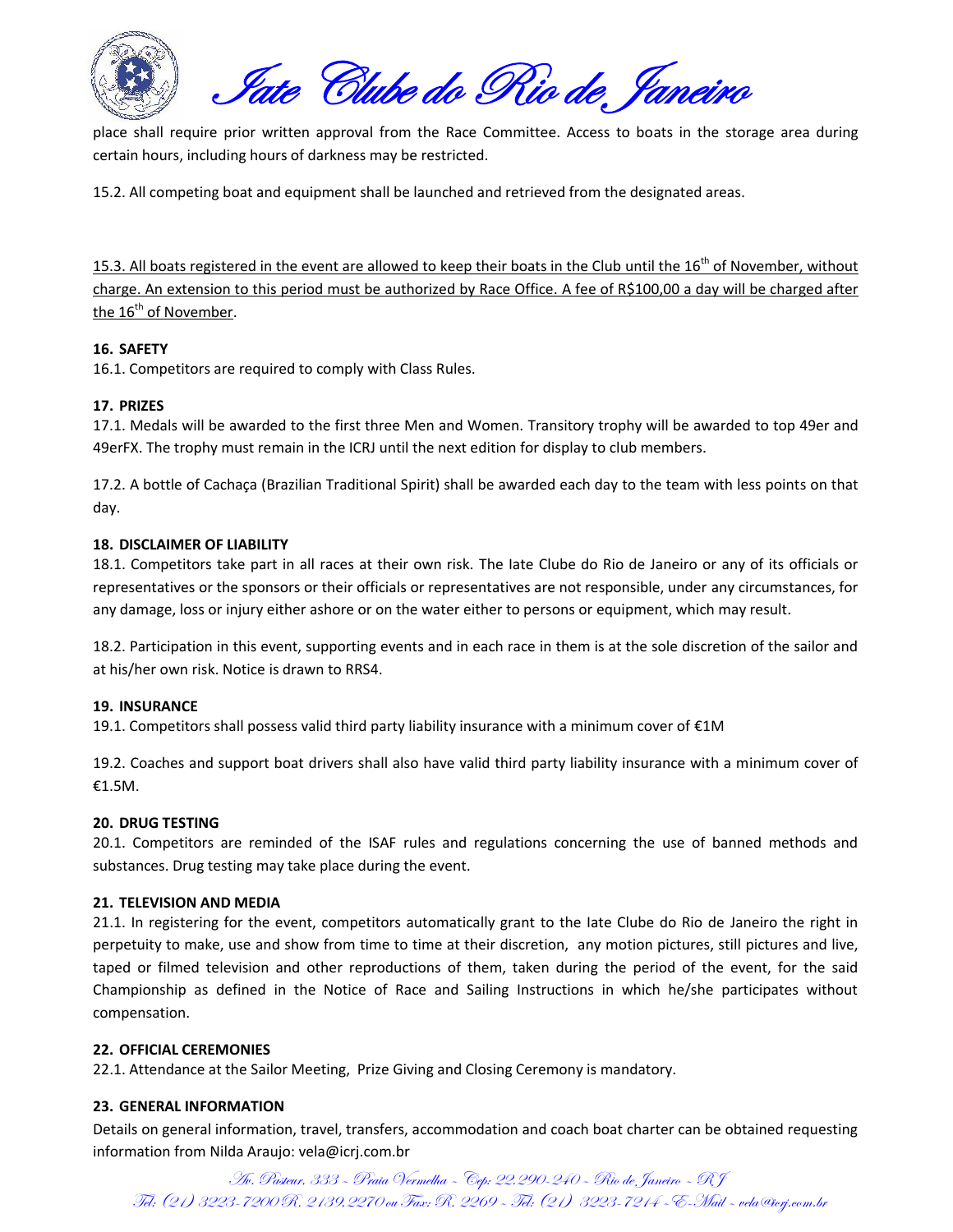

Av. Pasteur, 333 – Praia Vermelha – Cep: 22.290-240 – Rio de Janeiro – RJ Tel: (21) 3223-7200 R. 2139,2270 ou Fax: R. 2269 – Tel: (21) 3223-7214 –E-Mail – vela@icrj.com.br